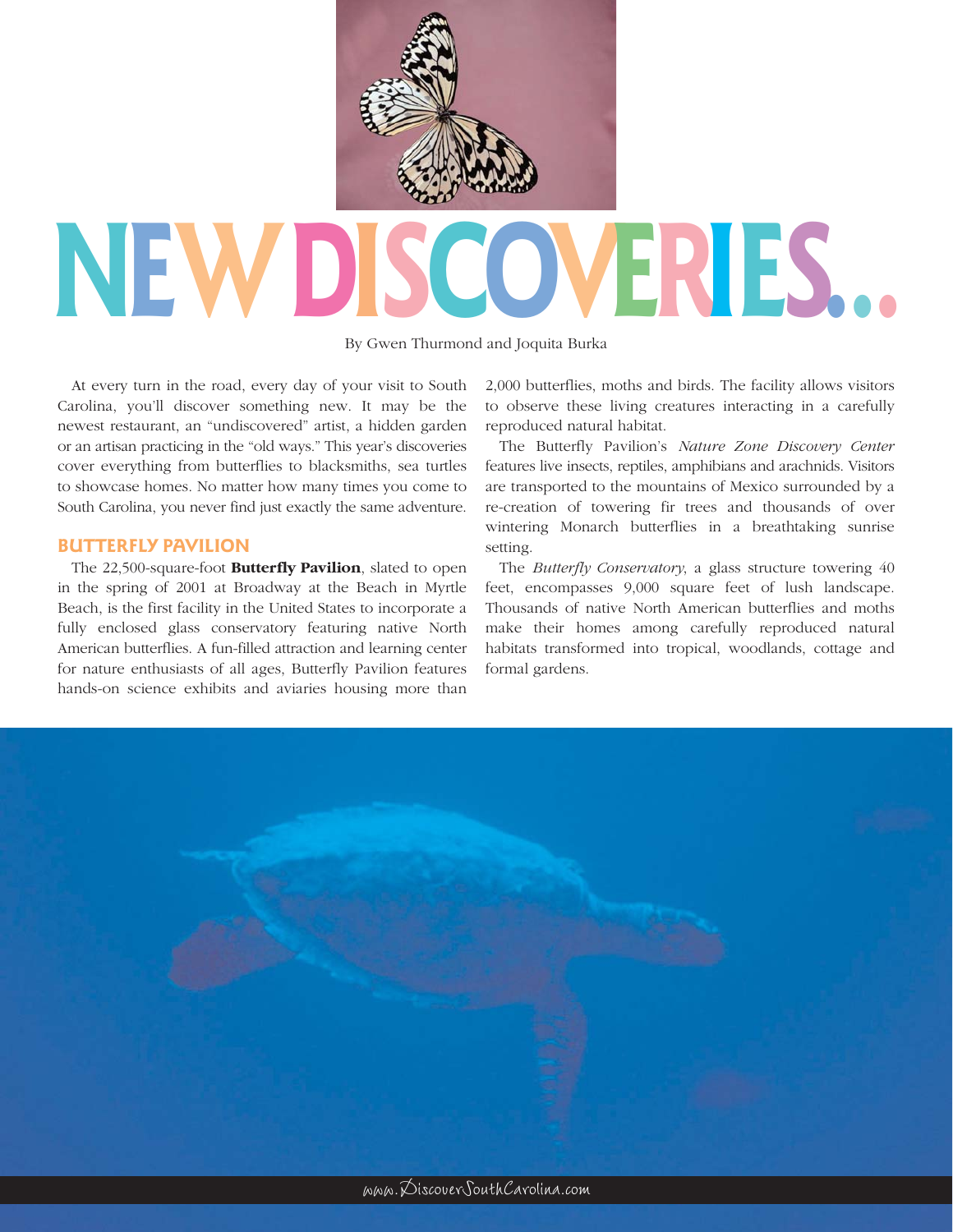## **SOUTH CAROLINA AQUARIUM**

Visitors to the Charleston area are discovering the **South Carolina Aquarium**, a \$70-million science museum located on the edge of the Cooper River at Charleston Harbor. The facility showcases a stunning depiction of the state's biodiversity. Its theme, "From the Mountains to the Sea" takes visitors on a journey through the five distinct regions of the Appalachian Watershed as represented in South Carolina.

Sea otters are fast at play in the Mountain Forest region, while fiddler crabs and shorebirds are discovered in the Salt Marsh. In the Coastal Plain, eels and snakes are found. Sharks, rays and sea turtles are found abundantly throughout the Atlantic Ocean region, and more than 330,000 gallons of seawater containing hundreds of animals and plants can be seen in the Great Ocean tank. Another unique exhibit includes a deep, lichen-covered mountain gorge with cascading waterfalls.

## **CHARLESTON IMAX THEATRE**

Adjacent to the South Carolina Aquarium, the new **IMAX Theatre** offers audiences nature in a big way with three outstanding shows. Visitors are transported back 65 million years in time for a face-to-face encounter with *T-Rex in 3-D*.

From the banks of the Bahamas to the seas of Argentina, visitors will go underwater to meet *Dolphins* and get a new perspective on their lives and remarkable intelligence. *Everest*, a 44-minute inspirational and spell-binding documentary, follows a 1996 expedition as three climbers train and travel Katmandu through the Himalayas and finally reach the summit of the world's highest mountain.

# **SOUTHERN LIVING HOUSE AT BROOKGREEN GARDENS**

New on the grounds of Brookgreen Gardens near Murrells Inlet is the **Brookgreen Cottage**. A Southern Living Showcase Home, the 2,200-square-foot cottage is nestled on the edge of Jessamine Pond among mature pines and oaks, emphasizing the importance of integrating house and garden. The South Carolina Lowcountry inspired various details both inside and outside the house. The result is a series of indoor and outdoor living spaces refined for life at the turn of the century. Visitors can tour the fully furnished home and learn about its construction and interior decor, as well as the distinctive walled garden that makes the home's setting so unique. The home is open for tours.